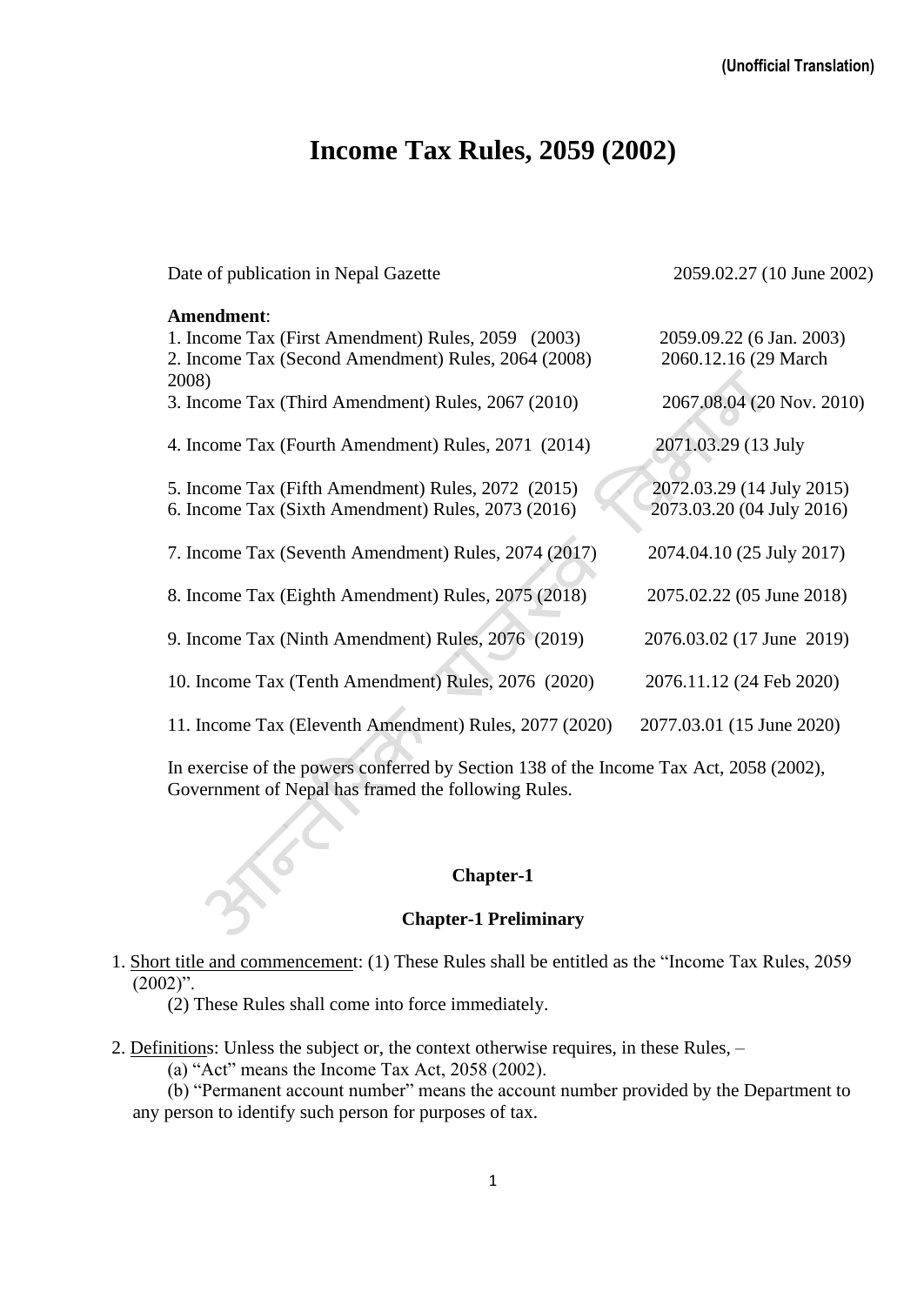# **Chapter-2**

## **Tax Exemption**

3. Application to be submitted for exemption of tax: (1) Any organization entitled to enjoy tax exemption pursuant to Clause (s) of Section 2 of the Act shall submit an application, accompanied by the following details, to the Department for the exemption of tax: –

(a) In the case of an organization required to be registered pursuant to the prevailing law, a duplicate copy of the registration certificate,

- (b) A copy of the statute of the organization,
- (c) Where the permanent account number has been obtained, a copy of such certificate, and
- (d) A duplicate copy of an audit report, if any.

(2) Upon conducting necessary examination as to the application for tax exemption submitted pursuant to Sub-rule (1), the Department shall register such organization as an organization entitled to enjoy tax exemption and issue a certificate.

(3) Notwithstanding anything contained in Sub-rules (1) and (2), the Department may specify any entity falling within the organization entitled to enjoy tax exemption so as they may not be required to be registered.

 $^{1}4.$  ............

 $25.$  ...............

 $3(5a)$  Provision of Renewal: (1) Any entity to be registered pursuant to Rule 3 and has received tax exemption certificate pursuant to Rule 4 should renew such certificate within six months from the date of expiration of the fiscal year.

(2) Any entity to be registered pursuant to Sub-rule (1) of Rule 3 shall be submitted application <sup>4</sup>to the Department for renewal, along with its annual <sup>5</sup> income statements of previous fiscal year and tax deduction at source (TDS) with tax deposit and proof as prescribed by the Department.

(3) Department shall renew such certificate if the application filed as per sub rule (2) of Rule 3 is found to be valid.

(4) Department may issue new certificate instead of the older certificate at a time of renewal as per this rule if such certificate is not in a prescribed format.

 $<sup>1</sup>$  Removed by sixth amendment, 2073.</sup>

<sup>2</sup> Removed by Eighth amendment, 2075.

<sup>&</sup>lt;sup>3</sup> Added by Sixth amendment, 2073.

<sup>4</sup> Amended by eleventh amendment,2077.

<sup>5</sup> Amended by eighth amendment, 2075.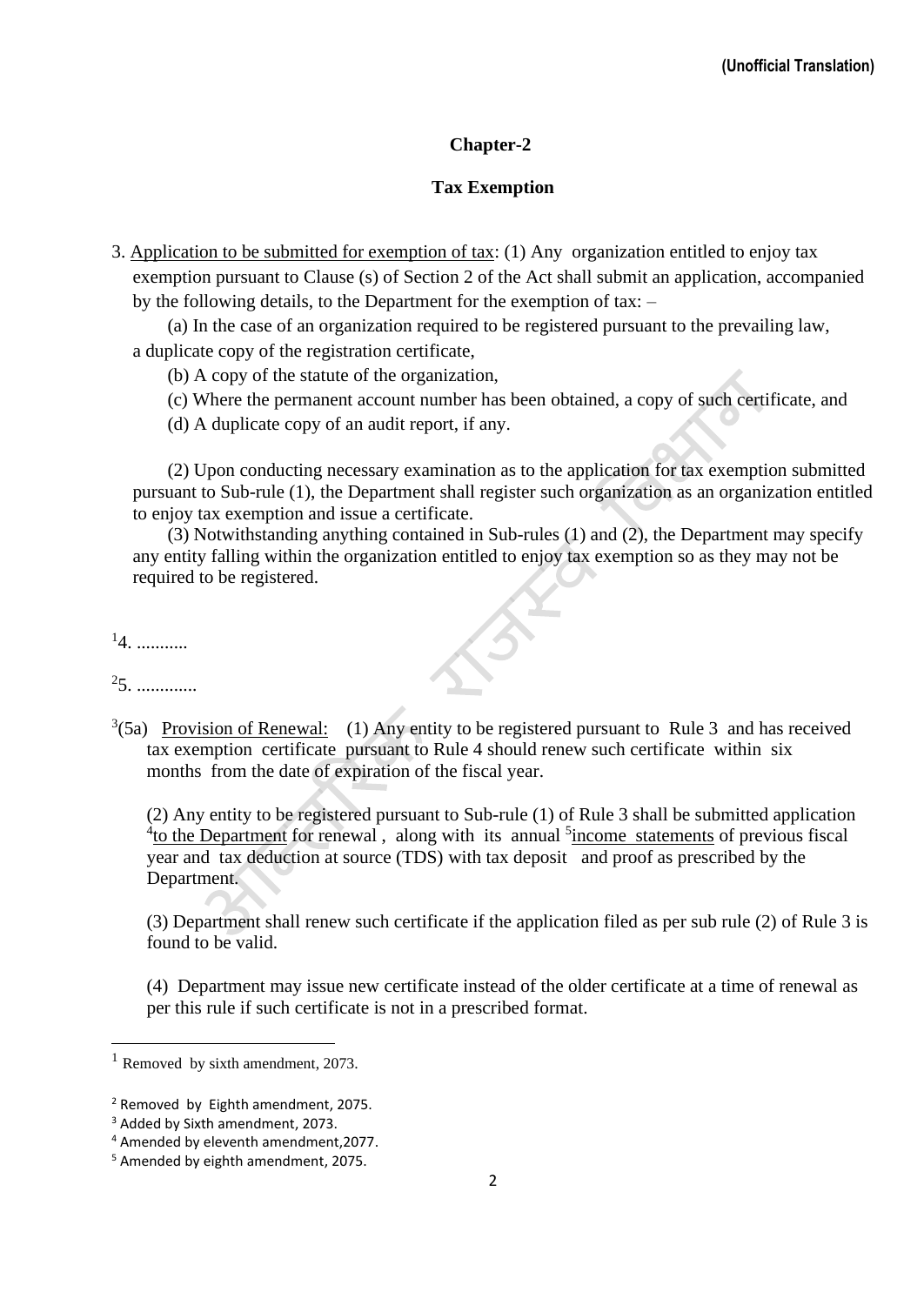(5) Any entity shall not enjoy tax exemption facility without renewal of tax exemption certificate as per sub rule (1) of Rule 3.

#### **Chapter-3**

#### **Computation of Income**

- 6. Payment of petty amounts: In making payment of petty amounts mentioned in Clause (d) of Subsection (3) of Section 8 or in (c) of Sub clause (2) of clause (a) of explanatory part of Section 21 of the Act, the payer may make payment of a maximum of Five Hundred Rupees at a time for tea expenses, stationery, gift, prize, casual medical treatment and for similar kind of payment as specified by the Department.
- 7. Not to be included in depreciation base: In computing the depreciation base of any class of any property for purposes of computing the threshold referred to in Sub-section (2) of Section 16 of the Act, the excess expenses to be incurred pursuant to Sub-section (3) of Section 16 of the Act or any portion thereof shall not be included.
- 8. Method of accounting: (1) In maintaining accounts of tax pursuant to Section 22 of the Act, accounts shall be maintained in accordance with the accounting standards, if any, prescribed by the prevailing law.

(2) In cases where any accounting standards are not specified pursuant to Sub-rule (1), tax accounting shall be carried out as per the accounting standards specified by the Department based on any prevailing international principle or practice.

- 9. Standards on conversion into unrecoverable or bad debt: For purposes of Clause (a) of Sub-section (2) of Section 25 and sub-clause (1) of Clause (c) of Sub-section (3) of Section 40 of the Act, the standards determined by the Nepal Rastra Bank shall apply in respect of a debt of a bank or financial institution becoming as unrecoverable or its conversion into a bad debt.
- 10. Contract with deferred consideration: In cases where a party to any contract does not show the matters specified by the Department in respect of the estimated profit and loss in periods of every Six months, such contract shall be a contract with deferred consideration.
- 11. Excluded contract: The following contract shall be an excluded contract:-

(a) Any contract created because of having an interest in any entity or having obtained membership of a retirement fund, or

- (b) Any contract of investment insurance.
- 12. Other provisions relating to long-term contract: (1) In cases where the income derived by any person from investment, employment or business at any time is not computed likewise in a normal income year at any time, the amounts to be included in computing the income at that time or at the time preceding it shall be the amounts to be included as per the sum of gradual increase.

(2) In cases where the income derived by any person from business or investment at any specific time is not computed likewise in a normal income year at any time, the amounts allowed to be deducted in computing the income at that time or at the time preceding, it shall be the amounts to be deducted as per the sum of gradual increase.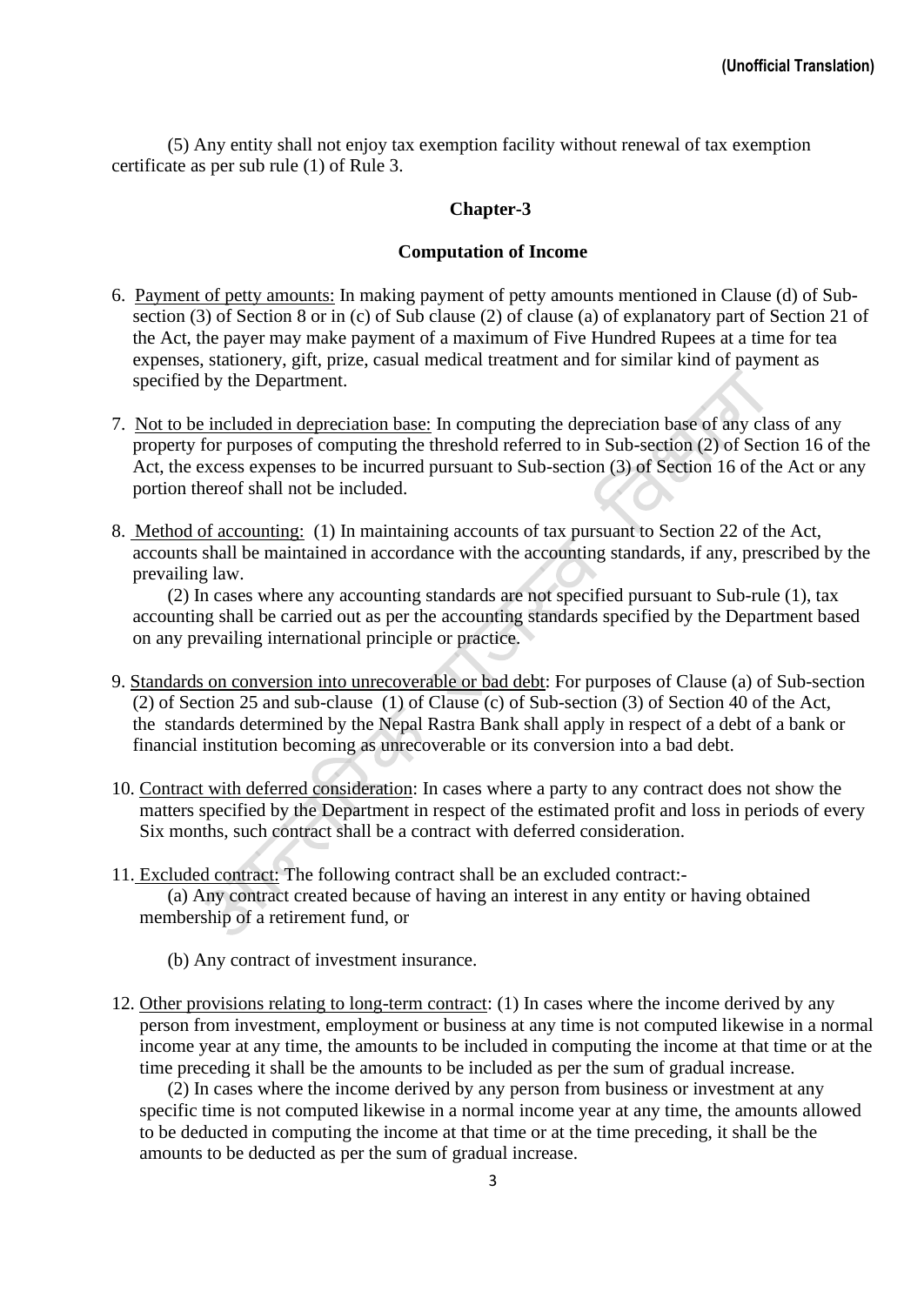(3) In determining the completion percentage of the contract mentioned in Sub-section (2) of Section 26 of the Act at any specific time, it shall be determined as follows:-

(a) In respect of a contract related with production, construction or installment or a contract on the fulfillment of the services related thereto, by comparing the amount to be deducted as per the sum of gradual increase at that time with the amount to be deducted as per the sum of gradual increase at the time when the contract expires, or

(b) In cases other than those mentioned in clause (a), as specified by the Department subject to that clause.

(4) The provisions of the long-term contract mentioned in Section 26 of the Act shall not apply to the person who is not required to submit a return of estimated tax in any income year pursuant to Section 95 of the Act.

(5) The provisions of the long-term contract mentioned in Section 26 of the Act shall apply to the following contract:-

(a) A contract related with production, construction or installment or a contract on the fulfillment of the services related thereto, at the time of commencement of the Act, and

(b) In cases other than those mentioned in clause (a), a contract as per such time and condition as specified by the Department.

13. Provision relating to motor vehicle and building of personal use: (1) For a motor vehicle used or made available for use by any person for personal purposes, in full or in part, for any beneficiary including an employee or worker, amount shall be determined/assessed as follows for any income year pursuant to Sub-clause (1) of clause (b) of Sub-section (1) of Section 27 of the Act:-

(a) In cases where it is provided to an employee or worker or any other person receiving remuneration on a monthly basis, the amount to be set by zero point five percent (0.5%) of salary being drawn by him/her.

(b) In cases other than those mentioned in Clause (a), the amount to be set by One percent of the prevailing market value of the motor vehicle per annum.

Explanation: For purposes of this Rule, "motor vehicle" means a motor, car, jeep and other motor vehicle of similar kind.

(2) For a building used or made available for use by any person for personal purposes, in full or in part, for any beneficiary including an employee or worker, amount shall be determined/assessed as follows for any income year pursuant to Sub-clause (2) of Clause (b) of Sub-section (1) of Section 27 of the Act:-

(a) In cases where the person providing the building provides it to an employee or worker or any other person receiving remuneration on a monthly basis, the amount to be set by Two percent of the salary being drawn by him/her,

(b) In cases where the person providing the building rents it and provides it to a person other than that mentioned in Clause (a), the amount to be set by Twenty-five percent of the amount paid for the rent,

(c) In cases where the person providing the building provides a building for which rent is not to be paid

to a person other than that mentioned in Clause (a), the amount to be set by Twentyfive percent of the prevailing house rent.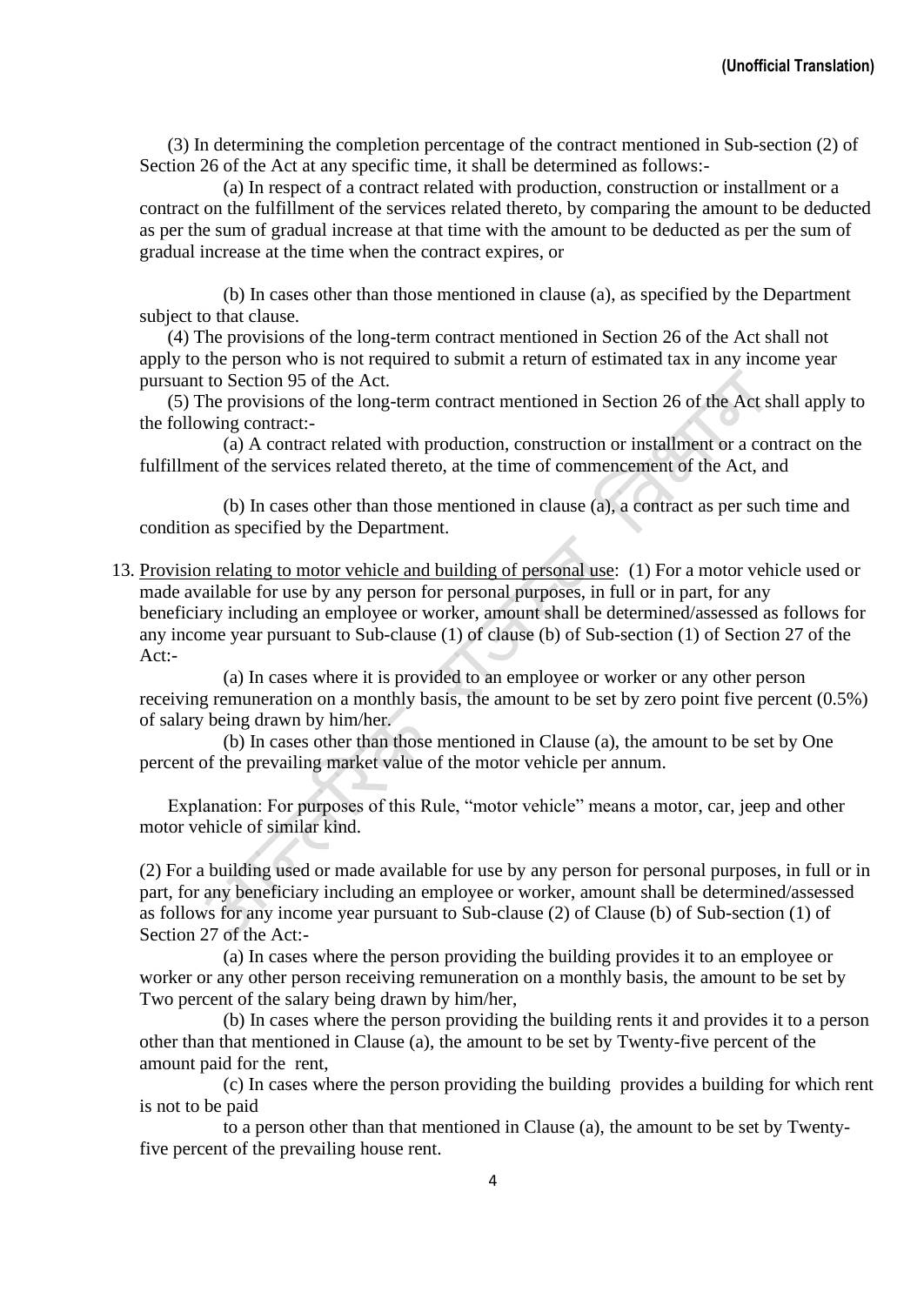- 14. Small denomination of money not to be counted: In certifying any payment pursuant to Section 27 of the Act or making conversion into Nepalese rupees pursuant to Section 28 of the Act, denomination of paisa exceeding the rupee shall not be counted.
- 15. Fixation of value in advance: (1) In cases where any one or more than one person makes a request in writing to become clear as to the distribution, allocation or allotment to be made by the Department on the basis of arms length in respect of the amounts to be included or deducted in computing the income of any person pursuant to Subsection (1) of Section 33 of the Act, the Department may issue a notice in writing as follows:

(a) In a manner that the period of the notice in writing does not exceeds Five income years at a time,

(b) In a manner that the notice in writing can be renewed notwithstanding anything contained in

Clause (a).

(2) The notice in writing referred to in sub-rule (1) shall be binding to the Department and the party making such request.

Provided that, in cases where the Department agrees to the request made by the concerned applicant, the notice in writing shall be invalid.

16. Circumstances where involuntary disposal with substitution is created: (1) In cases where, by virtue of the unification or restructuring of any entity, the interest of any person in any entity is replaced by another interest of that entity or by the interest of any other entity, an involuntary disposal shall be deemed to have been created.

(2) In cases where an involuntary disposal is created pursuant to Sub-rule (1), the entity or person shall submit an application to the Department for an approval.

(3) The Department may provide approval on the application submitted pursuant to Sub-rule (2).

#### **Chapter-4**

#### **Special Provisions on Natural Person and Entity**

17. Approved medical treatment expenses and threshold: (1) For purposes of computing tax adjustment for medical treatment pursuant to Section 51 of the Act, the following medical treatment expenses shall be deemed as the approved medical treatment expenses:-

(a) <sup>6</sup> ...............

(b) The amount as per the bill including the expenses for medicines incurred in doing treatment of any

natural person by a recognized hospital, nursing home, health centre or a doctor. (2) Notwithstanding anything contained in sub-rule (1), the following expenses shall not be deemed as approved medical treatment expenses:-

(a) The expenses incurred in cosmetic surgery, and

<sup>6</sup> Deleted by Fifth Amendment 2072.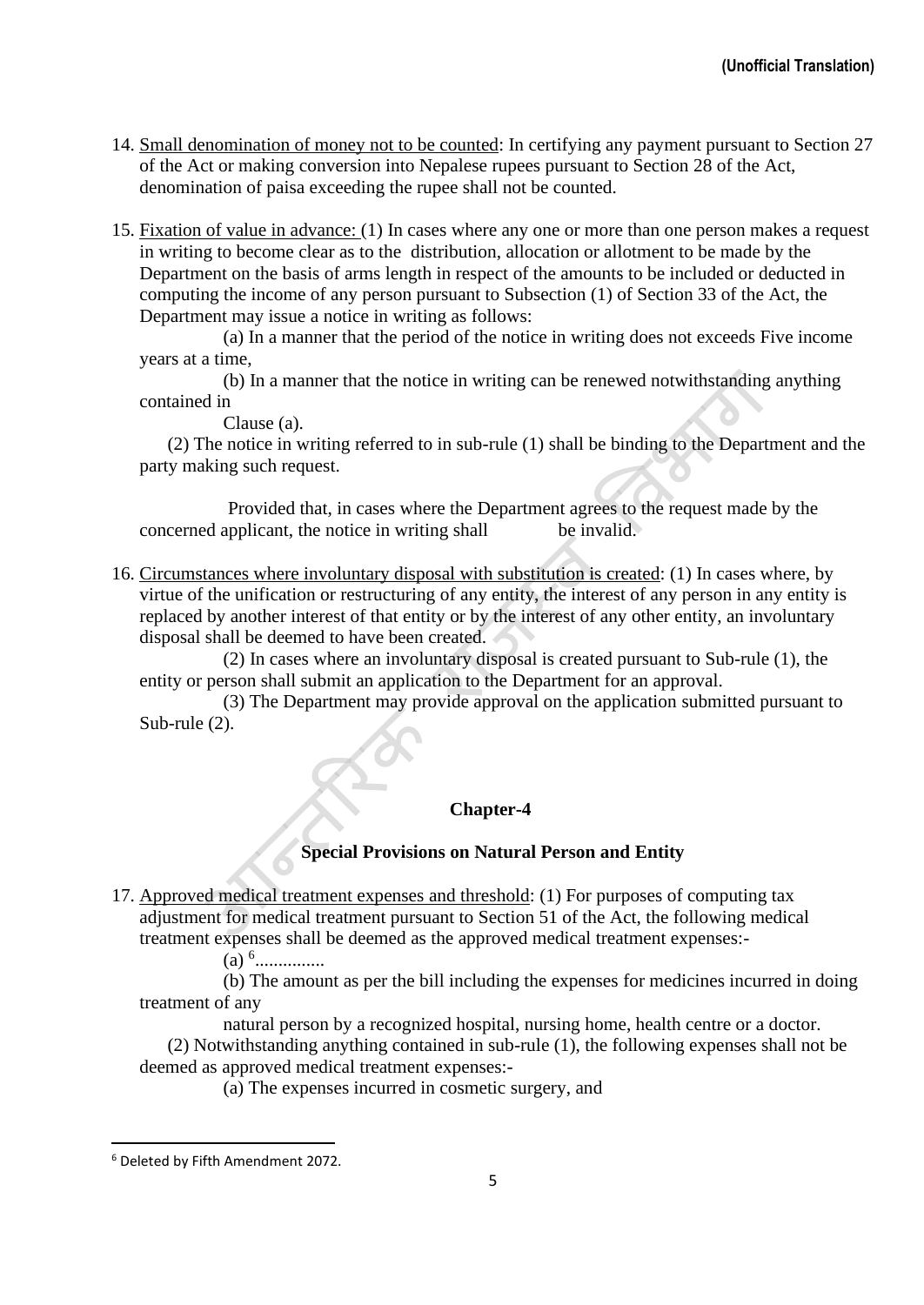(b) Compensation obtained from insurance as per clause (b) of sub rule (1) mentioned in <sup>7</sup>Sub section (16) of Section 1 of Annex one of the Act.

(3) The threshold of the amount for which tax can be adjusted pursuant to Sub-section (3) of Section 51 of the Act shall be Seven Hundred Fifty Rupees.

18. Amount of dividend need not to be included in computing the income: (1) For purposes of the proviso Clause of Sub-section (3) of Section 56 of the Act, in cases where any entity distributes dividends except profits to any beneficiary for the following acts, for any other reason except in the course of carrying on the business of that entity, the dividends need not to be included in computing the income:-

(a) The service provided by that entity to the beneficiary, or

(b) The property under ownership of that entity, which has been provided for the use of the beneficiary.

(2) In the cases as referred to in sub-rule (1), no expenses including depreciation deduction shall be deducted in respect of such service or property.

19<sup>8</sup> . ..........

# **Chapter-5**

## **Special Provision on Retirement Saving**

20. Approval of retirement fund: (1) In cases where an application is received pursuant to Section 63 of the Act for approval of the retirement

fund, the Department may give approval subject to Sub-rule (2).

(2) In giving approval pursuant to Sub-rule (1), the Department may so give approval as requiring the retirement fund to abide by the following terms:-

(a) To invest the moneys deposited in the retirement fund or to be obtained by the retirement fund only in the approved investment,

 $9(41)$  To have the paid-up capital shall be at least Ten Million Rupees (one crore),

 $10(a2)$  Entity operated retirement fund shall have at least one thousand beneficiaries, workers or employees.

(b) In cases where the retirement fund has to accept retirement contribution from an employer on behalf of an employee or worker, the management of that fund has to be carried out distinctly from the employer,

Provided that, this Clause shall not be applicable in the case of the employee or worker of that fund.

<sup>7</sup> Amended by Fifth Amendment 2072.

<sup>8</sup> Repealed by Second Amendment 2064.

<sup>&</sup>lt;sup>9</sup> Inserted by Second Amendment, 2064.

<sup>&</sup>lt;sup>10</sup> Inserted by Second Amendment 2064.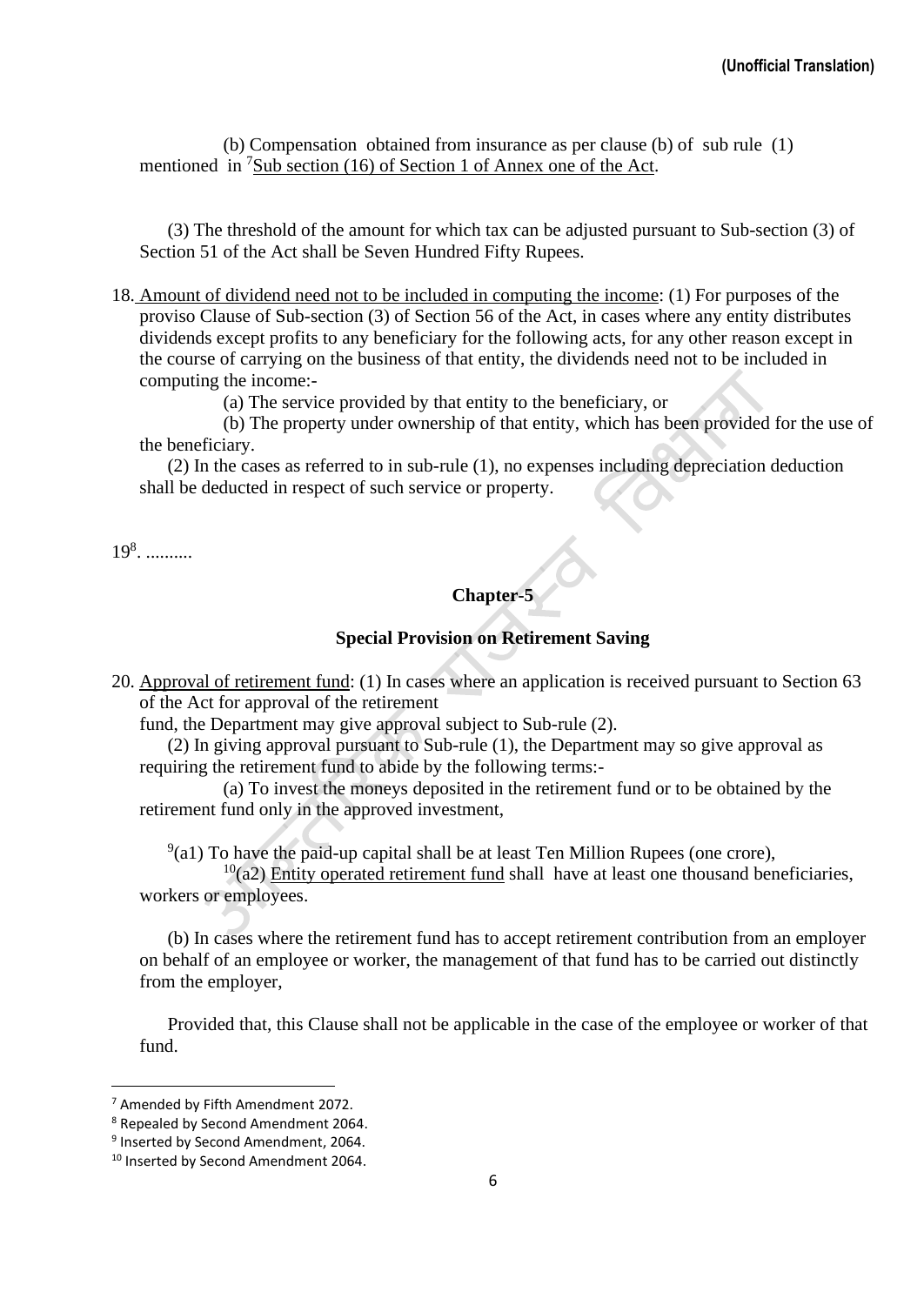(c) To deposit the retirement contribution into the retirement fund within One month of the debiting where the retirement contribution amount was debited in the month of Ashad, and within Fifteen days of the debiting in the case of the other months,

(d) Retirement payment can be made to the beneficiary of the retirement fund only in the following circumstances:-

(1) In cases where the employee or worker is retired from the service,

(2) In cases where the beneficiary attains the age of Fifty-eight years, or

(3) In cases where the beneficiary dies or becomes disabled permanently.

(e) To have the retirement fund audited by an auditor recognized by the Department of the Auditor General.

Explanation: For purposes of this Rule, "approved investment" means the investment made as follows:-

(a) The investment made in the citizen investment fund established pursuant to the prevailing laws,

(b) The investment made in the debentures issued by Government of Nepal,

(c) The investment made in the bank operated pursuant to the prevailing banking laws,

(d) The investment made on co-financing with a bank, and

(e) The investment made for beneficiaries except own shareholders.

(3) In cases the approved retirement fund who has obtained an approval from the Department does not abide the terms and conditions as referred to in Sub-rule (2), the Department may cancel the approval of such fund.

 $(4)^{11}$  ........

 $(5)^{12}$  ......

(6) Notwithstanding anything contained elsewhere in these Rules, the following provisions shall be applicable to the following amounts:-

(a) The amounts included the principal and interest of an employee or worker deposited in the provident fund or citizen investment fund in the income years preceding the commencement of this Act and the amount for gratuity and accumulated leave accrued until that period shall be exempted from tax, and

(b) The medical treatment expense in a sum not exceeding One Hundred Eighty Thousand Rupees payable to the employee or worker in service at the time of commencement of this Act, when he/she gets retirement from service as per the rules of the terms and conditions of his/her service, shall not be included in the income of the employee or worker.

<sup>&</sup>lt;sup>11</sup> Deleted by Seventh Amendment 2074.

<sup>&</sup>lt;sup>12</sup> Deleted by Seventh Amendment 2074.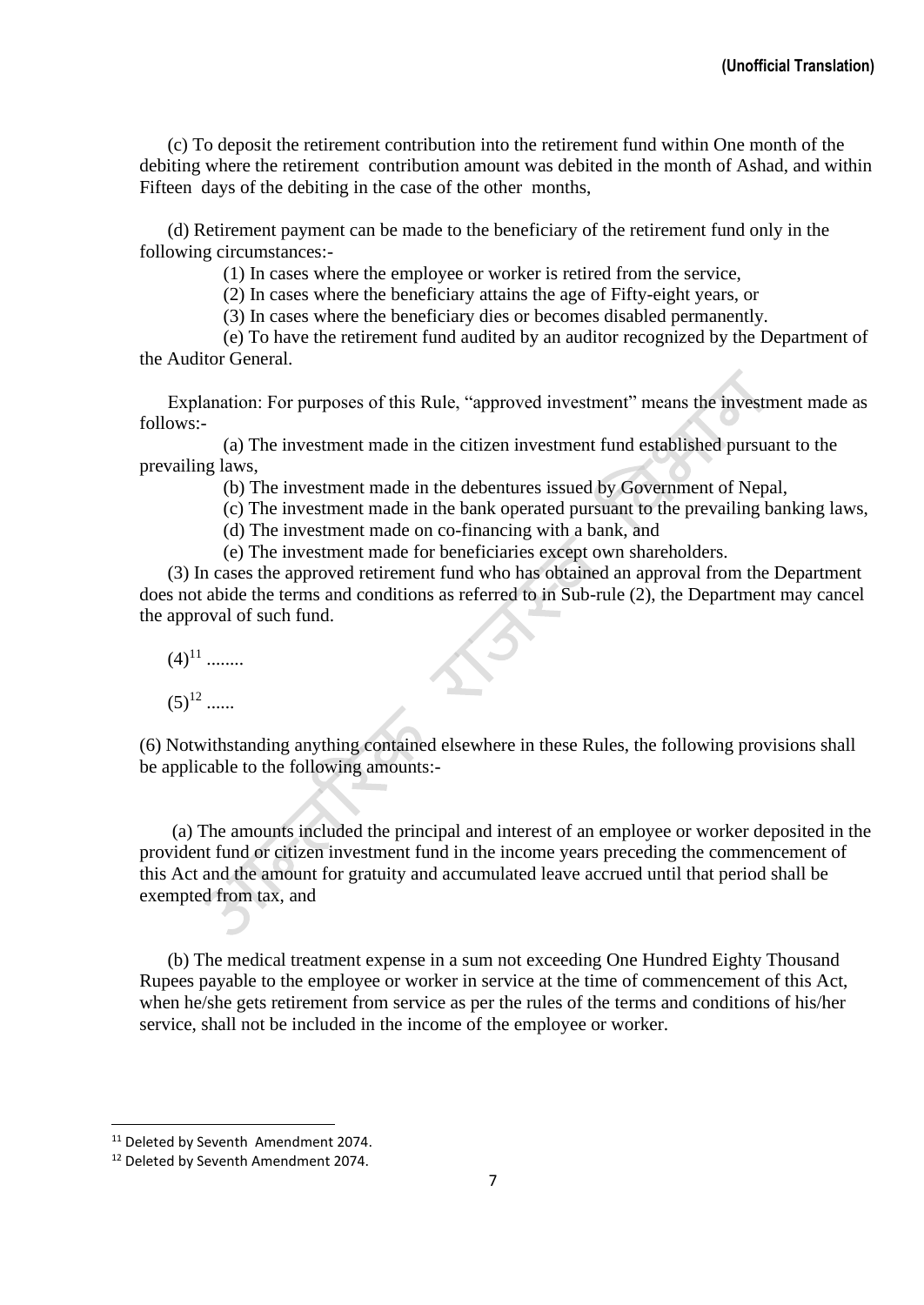21. Threshold of retirement contribution: In any income year, a natural person who is the beneficiary of an approved retirement fund may, in making retirement contribution to the retirement fund, subtract from his/her taxable income a sum of Three Hundred Thousand Rupees or One-thirds of his/her assessable income, whichever is lower.

 $13$ Provided that rupees five hundred thousand or one third of the accessible income whichever is lower shall be deducted from taxable income of beneficiary natural person who contributes in social security fund established under contributory social security fund Act 2074.

## **Chapter-6**

# **Tax Administration and Governmental Documents**

22. Procedures relating to advance ruling: (1) A person who demands for an advance ruling pursuant to Section 76 of the Act shall submit an application to the department in the format specified by the Department.

(2) Upon receiving an application pursuant to Sub-rule (1), the Department shall decide within Forty-five days.

(3) In cases where an advance ruling is not received from the Department within the period as referred to in Sub-rule (2), the applicant may submit an application to the Department for administrative review pursuant to Section 115 of the Act or make an appeal to the Revenue Tribunal pursuant to Sub-section (4) of Section 116 of the Act.

(4) The Department may, prior to making decision pursuant to sub-rule (2), if it deems necessary, shall investigate from an officer and other expert.

23. Permanent account number: (1) Any person who has not obtained permanent account number at the time of commencement of these Rule and<sup>14</sup> intends to earn assessable income, person fixed by the department for receiving permanent account number, or any person whomsoever withholds tax under Chapter-17 of the Act shall <sup>15</sup> submit an application to the Department for the permanent account number prior to earning such income or withholding tax.

(2) Other person who is not required to obtain the permanent account number pursuant to Subrule (1) and who is not obtained the permanent account number may submit an application to the Department for the permanent account number.

(3) Upon receiving an application pursuant to Sub-rules (1) or (2), the Department shall provide the permanent account number to the applicant.

 $16(3a)$  Person taking permanent account number shall update their details records in bio-metric registration system of the department as prescribed in the departmental notice within given timeframe in the notice.

<sup>13</sup> Added by tenth Amendment 2076.

<sup>&</sup>lt;sup>14</sup> Added by Fourth amendment 2071.

<sup>&</sup>lt;sup>15</sup> Amended by Second amendment 2064. <sup>16</sup> Amended by Ninth amendment 2076.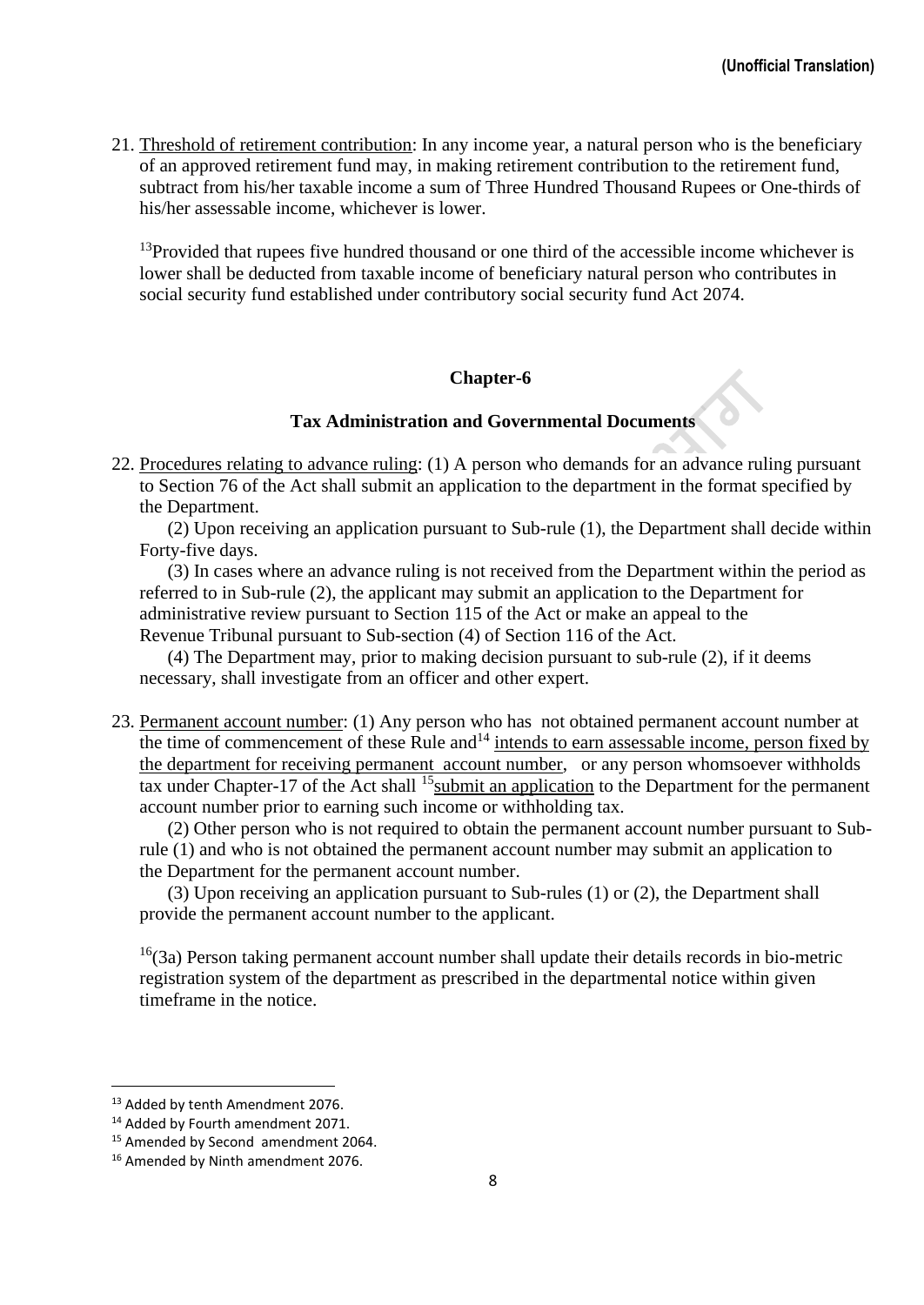$17(4)$  Taxpayer who has received permanent account number and engaged in their business shall issue invoice with serial number mentioning their name, address and permanent account number.

 $1823A$ . Process of Suspenson of Permanent Account Number: (1) Person or entity who needs to apply for the suspension of permanent account number as per sub section (1) of section 78A. of the Act shall submit an application to the department within 30 days of the situation created for suspension of Permanent account number.

(2) Income statement and tax amount up to that period shall be deposited while filing the application as per sub rule (1).

(3) Department shall notify about the decision of suspension within 30 days after received the application as per sub rule (1) whether the situation seems to be appropriate in examination .

<sup>19</sup>23B. Provide duplicate copy : (1) Any person received permanent account number certificate as per Rule 23, loss or destruction of such certificate by other reasons shall apply for the duplicate certificate to the Department.

(2) Department shall provide a duplicate copy of permanent account number registration certificate to the applicant within three days after application was filed as per sub rule (1) of rule 23B.

24. Amendment to the details of the permanent account number: (1) In cases where the details mentioned in the permanent account number obtained by any person are altered, the person shall provide information thereof to the Department within Fifteen days from the date of such alteration.

(2) Upon receiving information pursuant to Sub-rule (1), the Department shall make necessary amendments to the permanent account number.

- 25. Change in place of transactions of person: In cases where the place of transactions of any person changes, the person shall provide information thereof to the Department.
- 26. Tax clearance certificate: (1) A person may submit an application to the Department for the certificate of payment of the entire tax payable pursuant to the Act by any certain date along with the documents as referred to in Sub-section (2) of Section 96.

(2) Upon receiving an application pursuant to Sub-rule (1), the Department shall inquire the computing of tax whether correct or not, on the basis of mathematics and if the tax, fees, interest and withheld tax and interest is remain, such tax is to be levied and the certificate of tax clearance shall be provided on the evidence of tax payment to such person.

27. Tax exemption certificate: (1) Any person entitled to enjoy tax exemption may submit an application to the Department for the tax exemption certificate.

(2) Upon receiving an application pursuant to Sub-rule (1), if it appears that the person is

<sup>&</sup>lt;sup>17</sup> Amended by sixth amendment 2073.

<sup>&</sup>lt;sup>18</sup> Added by Eleventh amendment 2077.

<sup>&</sup>lt;sup>19</sup> Added by Eleventh amendment 2077.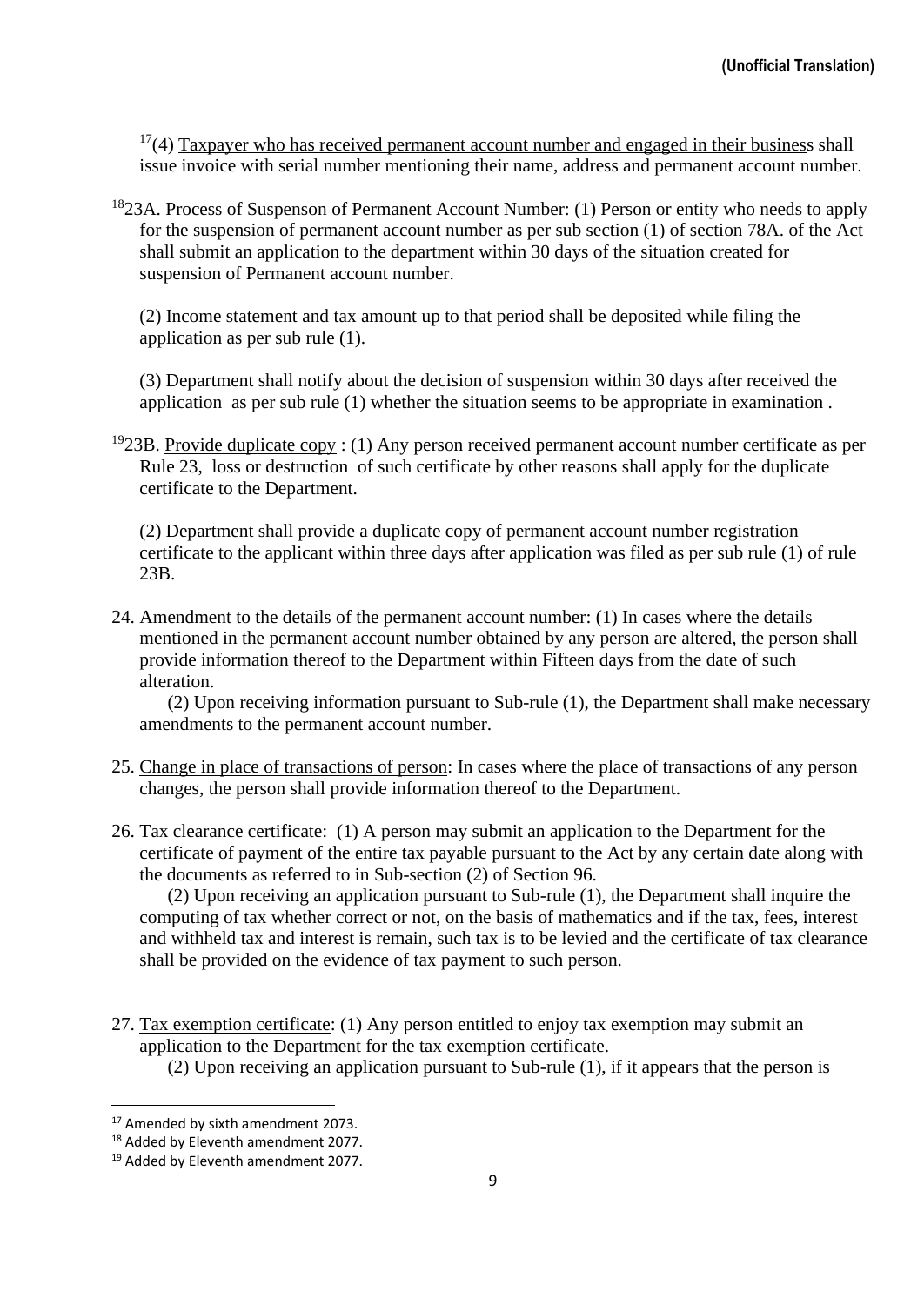entitled to enjoy tax exemption, the Department shall provide the tax exemption certificate to such person.

28. Officer's identity card: The format of the Officer's identity card shall be as prescribed in Schedule-1.

# **Chapter-7**

## **Payment of Tax**

29. Mode of and place for payment of tax: (1) Any person shall pay tax payable by him/her pursuant to the Act, in the following place and in the

following manner:-

(a) A place where the Department has notified for the payment of tax to any person,

(b) In the cases other than that mentioned in Clause (a), in the bank recognized to carry on governmental transactions, or the Department.

(2) In cases any person pays tax to the bank recognized to carry on governmental transactions pursuant to Sub-rule (1), such person shall provide information thereof to the Department.

(3) The tax may be paid as follows while paying the tax pursuant to Sub-rule (1):-

(a) Paying in to the Department, by cash up to the limit prescribed by the Department and by cheque or draft where the amount is more than the limit, or

(b) Paying in to the bank recognized to carry on governmental transactions, by cash, <sup>20</sup>cheque, draft or electronic medium.

 $21$ Provided that amount more than one million paying through the bank recognized to carry on governmental transactions shall be paid by means of cheque, draft or electronic medium.

(4) In cases where tax is paid by a cheque pursuant to Sub-rule (3) and the cheque is not paid for any reason, the person handing over the cheque has to pay to the department such amount as specified by the department for all the expenses incurred by it until the date of payment. The amount of expenses to be so specified by the Department shall also include the amount of interest, fee and fine chargeable for tax until the date of payment.

- 30. Order of payment: In cases where any person is to pay due tax, interest and fee in various income years or of various sources but does not pay all amounts, the Department shall decide the matter which income year or which source that amount is considered to belong to or is related with.
- 31. Method of withholding by employer: Any employer shall, in withholding tax from employment pursuant to Sub-section (1) of Section 87 of the Act, carry out as follows:-

<sup>20</sup> Added by sixth amendment 2073.

<sup>&</sup>lt;sup>21</sup> Added by ninth amendment 2076.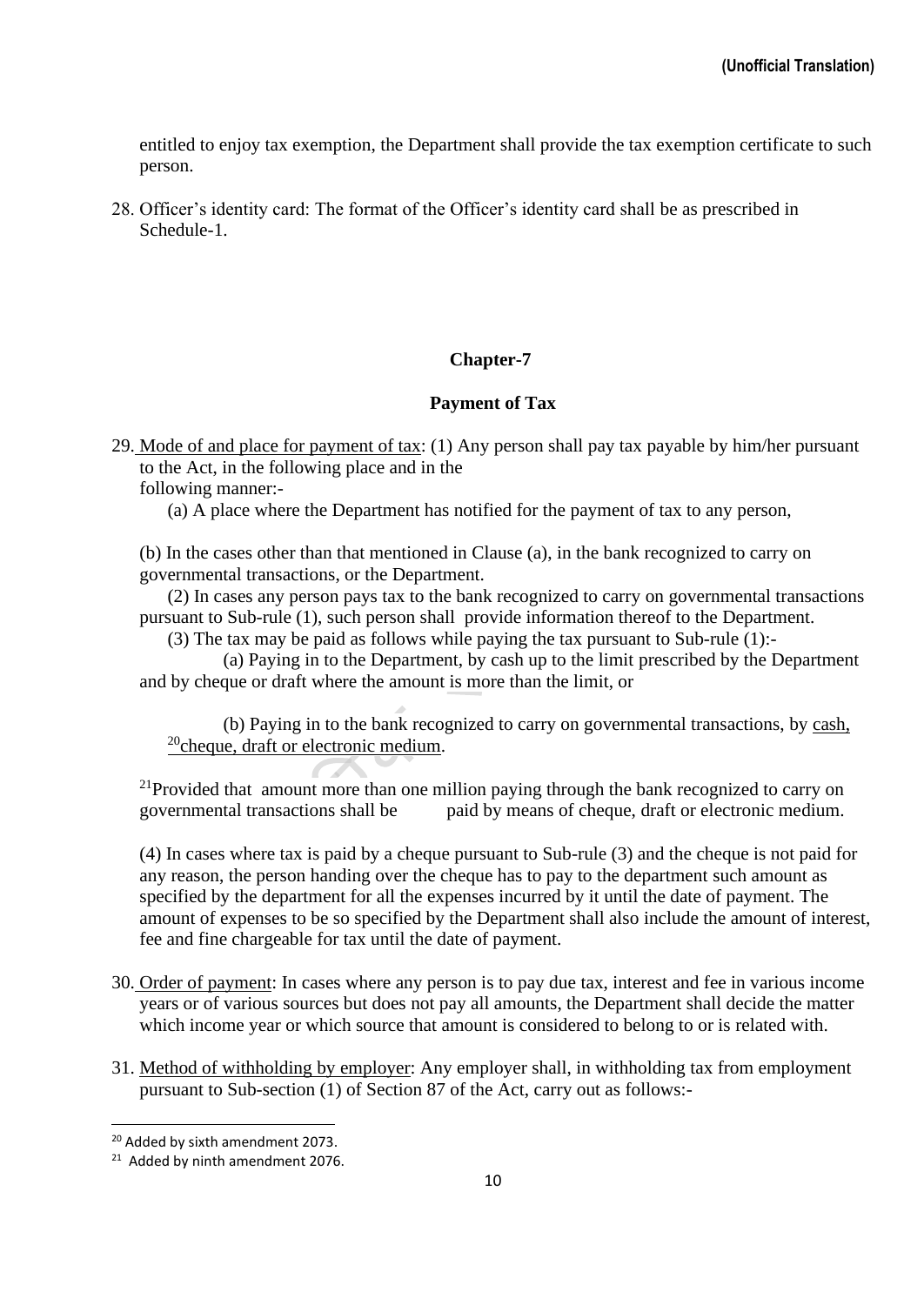(a) If an adjustment of tax for medical treatment is allowed pursuant to Section 51 of the Act, adjust such amount, and

(b) Withhold tax on a monthly basis on pro rata of the tax payable on the annual remuneration of the employee or worker.

32. Installment amount to be subtracted only after submission of evidence: In cases where the following evidences are submitted to the Department, tax may be paid by subtracting the amount which is substantiated from the evidences from the amount of installment computed pursuant to Sub-section (1) of Section 94 of the Act:-

(a) In cases where tax has been withheld pursuant to Chapter-17 of the Act, the taxwithholding certificate issued pursuant to Sub-section (1) of Section 91 of the Act,

(b) In cases where tax adjustment has been claimed for medical treatment, bills, receipts of approved medical treatment expenses incurred for medical treatment.

33. Return of estimated tax not required: For purposes of Sub-section (6) of Section 95 of the Act, the Department may so specify that the following persons are not required to submit the return of estimated tax as referred to in Sub-section (1) of Section 95 of the Act:-

(a) A person who is not required to submit the return pursuant to Section 96 of the Act,

- $^{22}$ (b) A person mentioned in sub section (3) of section 4 of the Act.
- (c) A person mentioned in Sub-section (4) of Section 4 of the Act.
- 34. Return (Details) of estimated tax: A person, who has to pay installment in any income year, shall submit to the Department the return of estimated tax, pursuant to Section 95 of the Act, in the format referred to in Schedule-2.

# **Chapter-8**

#### **Auction and refund**

35. Procedures for auction: (1) The Department shall fix the place for auction the property taken under possession pursuant to Sub-section (3)

of Section 105 of the Act, also having to any proper place for sale in view of the nature of the property.

(2) The property obtained by the Department under its possession shall be sold by auction as follows, subject Sub-section (4) of Section 105 of the Act:-

(a) As far as possible, to publish a Fifteen days notice on auction sale in at least one local newspaper in circulation in the place as referred to in Sub-rule (1),

Provided that, this provision shall not apply to any perishable (sadi gali jane) goods.

(b) To fix the market value of the property subject to auction, in presence of a representative of the local administration nearest to the place as referred to in Sub-rule (1) and a representative of any other governmental office located nearby.

(3) The Dutch (badabad) auction shall be conducted in presence of a representative of the local

<sup>&</sup>lt;sup>22</sup> Amended by sixth amendment 2073.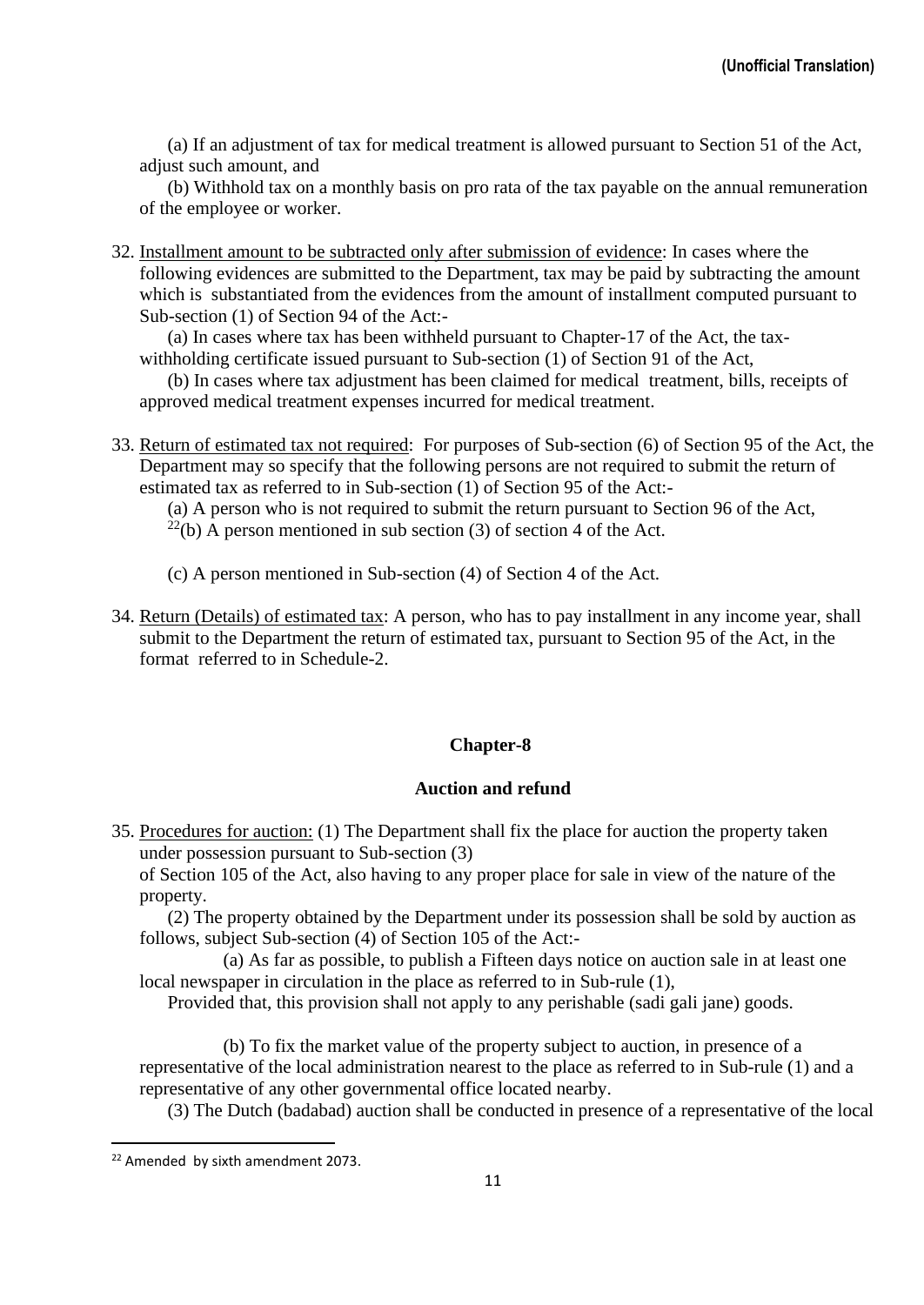administration nearest to the place as referred in Sub-rule (1), and the property shall not be sold unless the person participating in the auction offers to buy it for its market value fixed pursuant to Clause (b) of Sub-rule (2).

(4) In cases a value less than the market value fixed pursuant to Clause (b) of Sub-rule (2) has been offered in auction pursuant to sub- rule (3), the property shall be auctioned for the second time by publishing a Seven days' notice pursuant to Clause (a) of Sub-rule (2).

(5) In cases a value less than the market value fixed pursuant to Clause (b) of Sub-rule (2) has been offered in auction pursuant to Sub rule (4), the property shall be auctioned for the third time by publishing a Three days' notice pursuant to Clause (a) of Sub-rule (2); and it may be sold by auction irrespective the quantum of value offered.

(6) The Department shall provide an entitlement slip to the person who pays the bid value offered by him/her on the auction of the property.

36. Procedures for demanding refund of amount: In making a demand for the refund of amount pursuant to Sub-section (3) of Section 113 of the Act, application shall be submitted to the department in such format as prescribed by the Department, and accompanied by the document supporting that the amount of which refund is demanded is over-plus and also by such other documents as prescribed by the Department.

#### **Chapter-9**

#### **Miscellaneous**

- 37. Officer investing cases: The officer designated by the Department shall investigate cases relating to offenses punishable pursuant to Chapter-23 of the Act.
- 38. Threshold of remote allowances: For purposes of Sub-section (5) of Section 1 of Schedule-1 of the Act, the amount for remote allowances to be added to the threshold of non-taxable amount of any person shall be as follows<sup>23</sup>:-
	- (a) Fifty Thousand Rupees in the areas of category "a".
	- (b) Forty Thousand Rupees in the areas of category "b".
	- (c) Thirty Thousand Rupees in the areas of category "c".

(d)Twenty Thousand Rupees in the areas of category "d".

<sup>&</sup>lt;sup>23</sup> Amended by Third Amendment 2067.

Note: Changes the word 'Government of Nepal' in place of 'His Majesty the Government' by Some Nepal Law Amendment Act, 2063.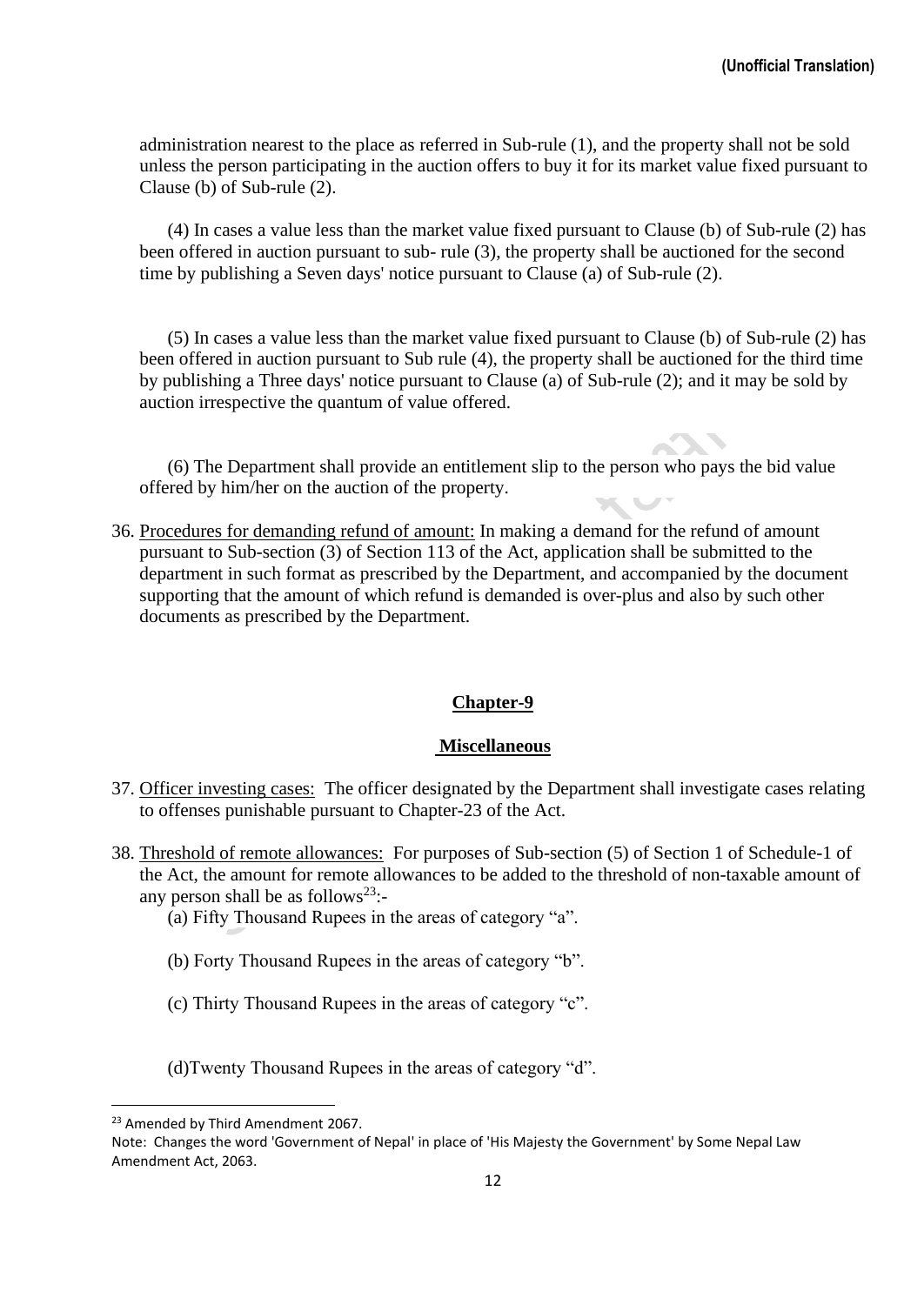(e)Ten Thousand Rupees in the areas of category "e".

- 39. Pension income: The amount to be deducted pursuant to Sub-section (9) of Section 1 of Schedule-1 of the Act shall not be more than the pension income.
- 40. Repeal and Saving: (1) Income Tax Rules, 2039 (1982) is, hereby, repealed. (2) All acts and actions done or taken under Income Tax Rules, 2039 (1982) shall be deemed to have been done or taken under Rules.

 $\sum_{i=1}^n$ Free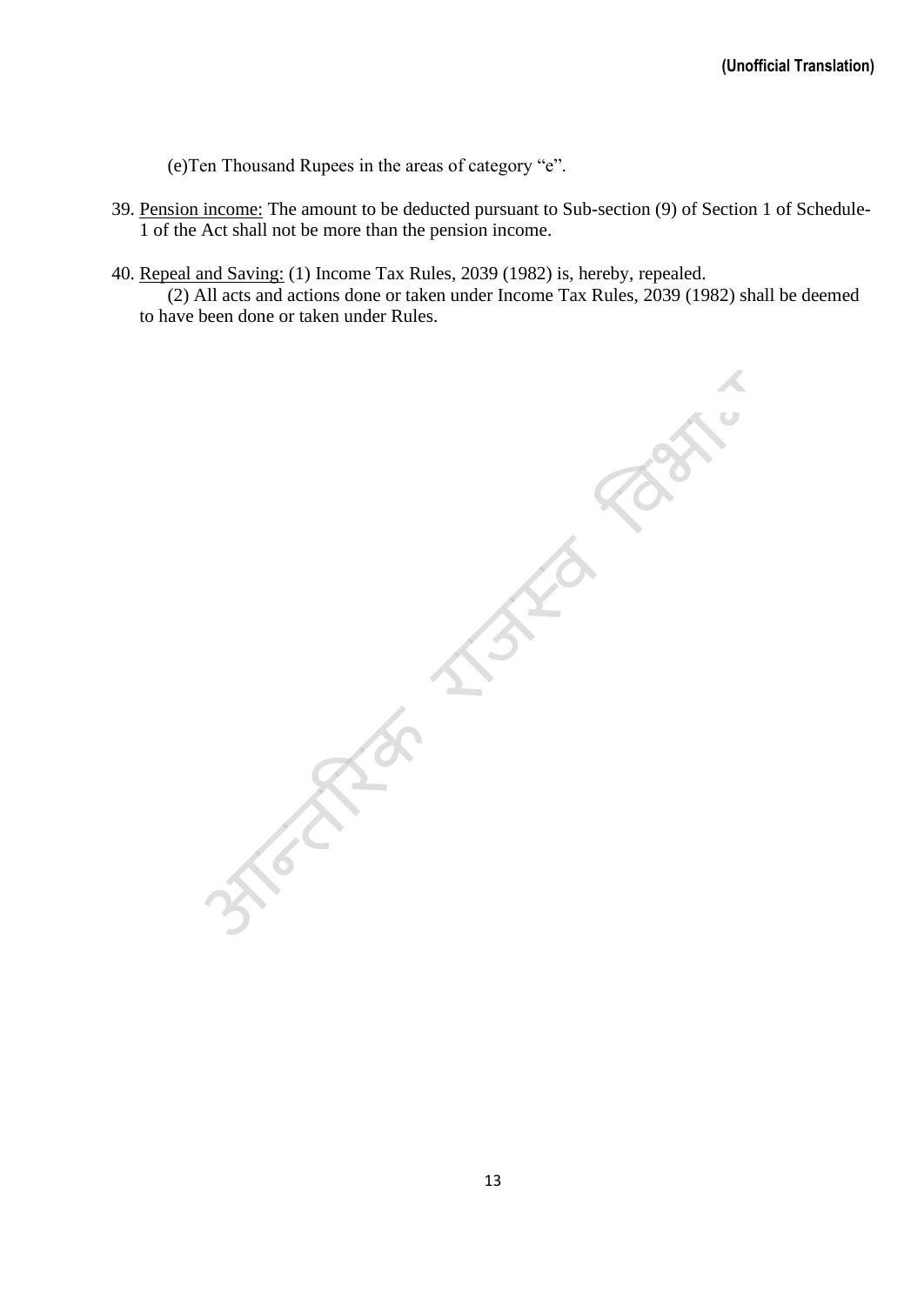### **Schedule-1**

Officer's Identity Card (Relating to Rule 28) Government of Nepal Ministry of Finance Inland Revenue Department Officer's Identity Card

Name:- Designation:-

Identity Card No.:-

| <b>Officer's Photo</b> |
|------------------------|
|                        |
|                        |
|                        |

Certified by-----------------

Designation----------------------- $\frac{1}{3} \left( \frac{1}{3} \right)^{1/3}$